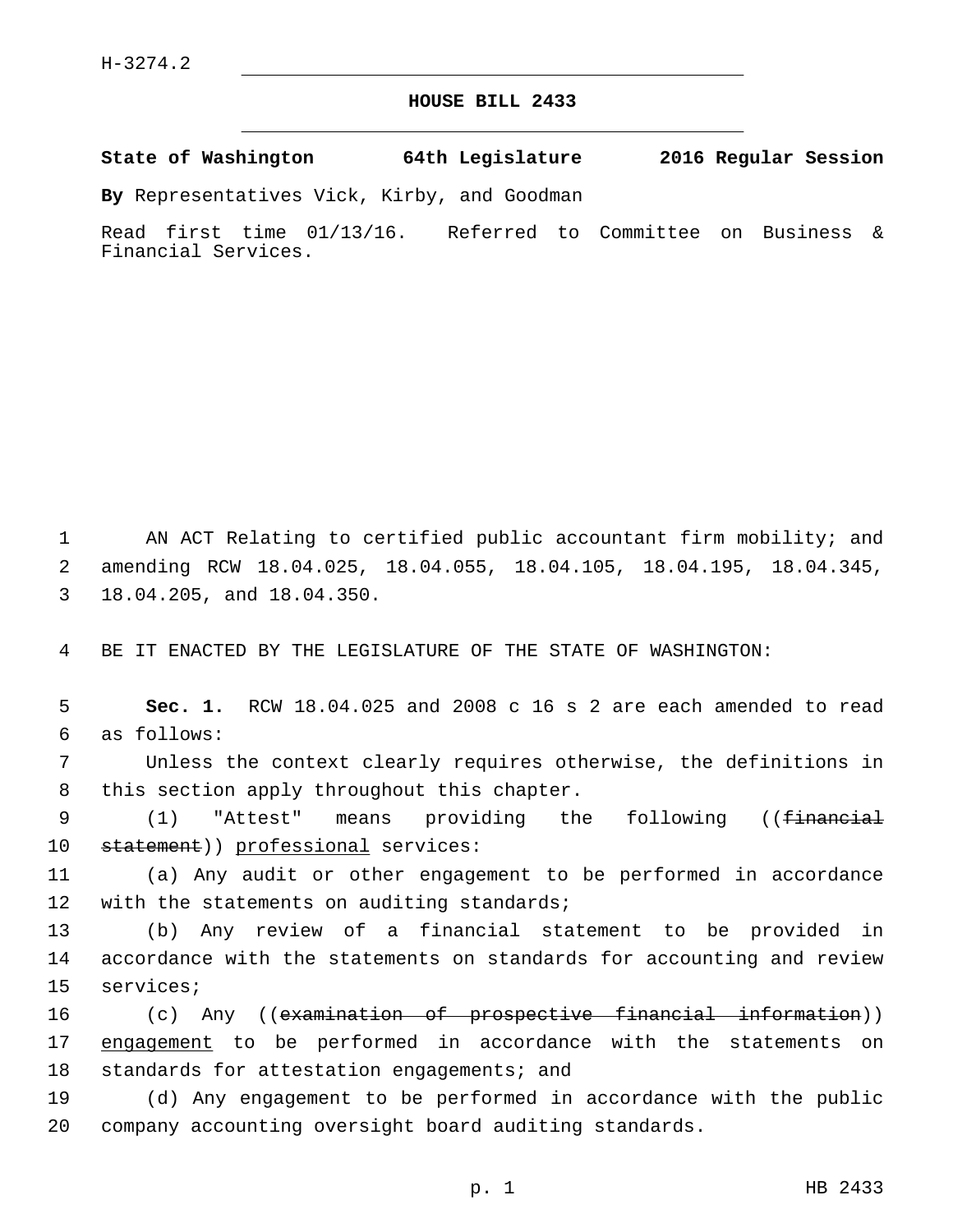(2) "Board" means the board of accountancy created by RCW 18.04.035.2

 (3) "Certificate" means a certificate as a certified public accountant issued prior to July 1, 2001, as authorized under the 5 provisions of this chapter.

 (4) "Certificate holder" means the holder of a certificate as a certified public accountant who has not become a licensee, has maintained CPE requirements, and who does not practice public 9 accounting.

 (5) "Certified public accountant" or "CPA" means a person holding a certified public accountant license or certificate.

 (6) "Compilation" means providing a service to be performed in accordance with statements on standards for accounting and review services that is presenting in the form of financial statements, information that is the representation of management (owners) without undertaking to express any assurance on the statements.

(7) "CPE" means continuing professional education.

 (8) "Firm" means a sole proprietorship, a corporation, or a partnership. "Firm" also means a limited liability company formed 20 under chapter 25.15 RCW.

 (9) "Holding out" means any representation to the public by the use of restricted titles as set forth in RCW 18.04.345 by a person or firm that the person or firm holds a license under this chapter and that the person or firm offers to perform any professional services to the public as a licensee. "Holding out" shall not affect or limit a person or firm not required to hold a license under this chapter from engaging in practices identified in RCW 18.04.350.

28 (10) (("Home office" is the location specified by the client as 29 the address to which a service is directed.

 $(11)$ ) "Inactive" means the certificate is in an inactive status because a person who held a valid certificate before July 1, 2001, has not met the current requirements of licensure and has been granted inactive certificate holder status through an approval 34 process established by the board.

35  $((+12))$   $(11)$  "Individual" means a living, human being.

  $((+13))$   $(12)$  "License" means a license to practice public accountancy issued to an individual under this chapter, or a license 38 issued to a firm under this chapter.

 $(39$  ( $(444)$ )) (13) "Licensee" means the holder of a license to practice public accountancy issued under this chapter.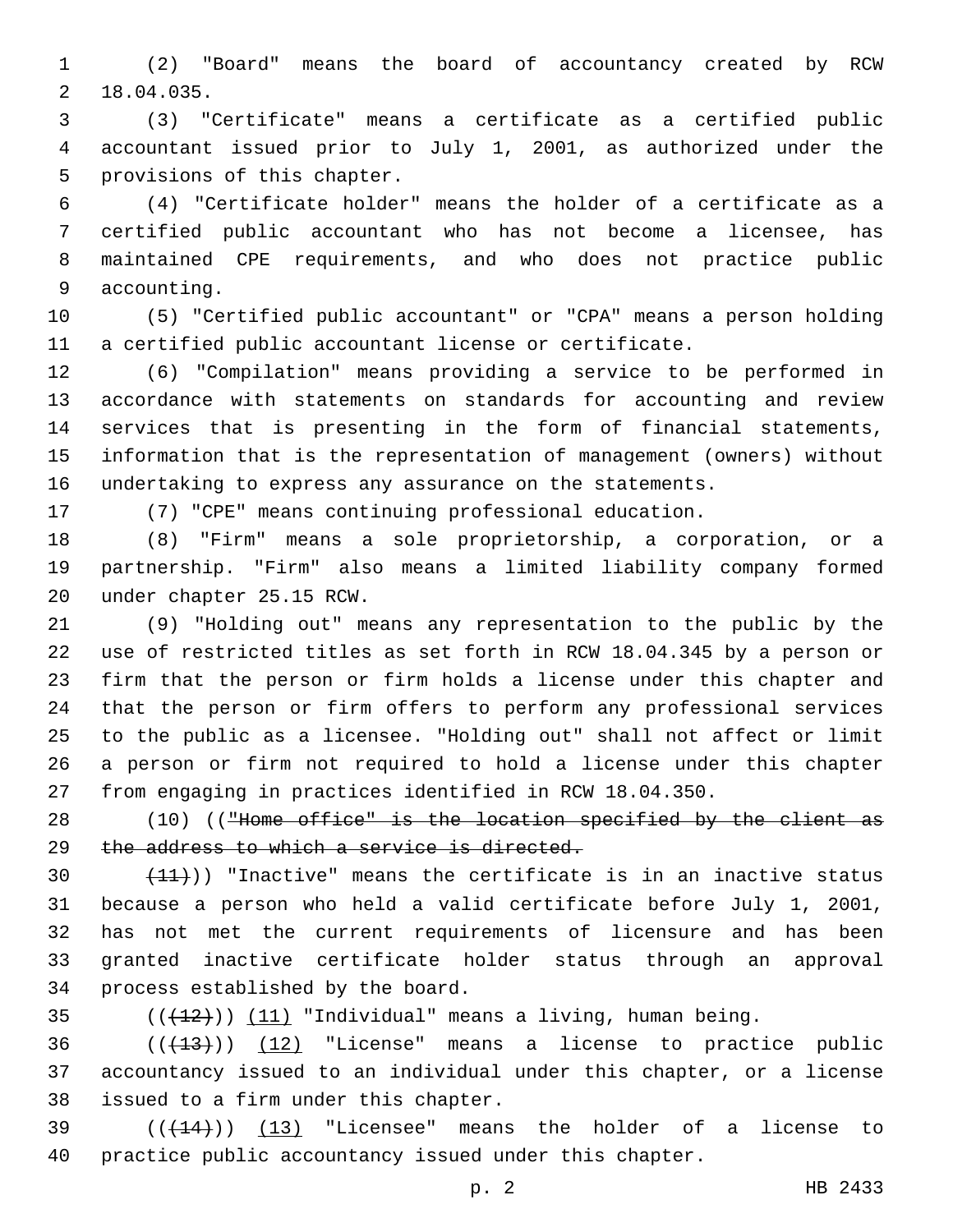(((15))) (14) "Manager" means a manager of a limited liability company licensed as a firm under this chapter.2

3 (( $(16)$ )) (15) "NASBA" means the national association of state 4 boards of accountancy.

 $((+17))$   $(16)$  "Peer review" means a study, appraisal, or review of one or more aspects of the attest or compilation work of a licensee or licensed firm in the practice of public accountancy, by a person or persons who hold licenses and who are not affiliated with the person or firm being reviewed, including a peer review, or any internal review or inspection intended to comply with quality control policies and procedures, but not including the "quality assurance 12 review" under subsection  $((+21+))$   $(20)$  of this section.

13 (( $(18)$ )) (17) "Person" means any individual, nongovernmental organization, or business entity regardless of legal form, including a sole proprietorship, firm, partnership, corporation, limited liability company, association, or not-for-profit organization, and including the sole proprietor, partners, members, and, as applied to 18 corporations, the officers.

19 (( $(19)$ ) (18) "Practice of public accounting" means performing or offering to perform by a person or firm holding itself out to the public as a licensee, for a client or potential client, one or more kinds of services involving the use of accounting or auditing skills, 23 including the issuance of "((audit)) reports," ((<del>"review reports," or</del> 24 "compilation reports" on financial statements,)) or one or more kinds of management advisory, or consulting services, or the preparation of tax returns, or the furnishing of advice on tax matters. "Practice of public accounting" shall not include practices that are permitted under the provisions of RCW 18.04.350(10) by persons or firms not 29 required to be licensed under this chapter.

 (((20))) (19) "Principal place of business" means the office location designated by the licensee for purposes of substantial 32 equivalency and reciprocity.

 $(1+21)$   $(20)$  "Quality assurance review" means a process established by and conducted at the direction of the board of study, appraisal, or review of one or more aspects of the attest or compilation work of a licensee or licensed firm in the practice of public accountancy, by a person or persons who hold licenses and who are not affiliated with the person or firm being reviewed.

 (((22) "Reports on financial statements" means any reports or opinions prepared by licensees or persons holding practice privileges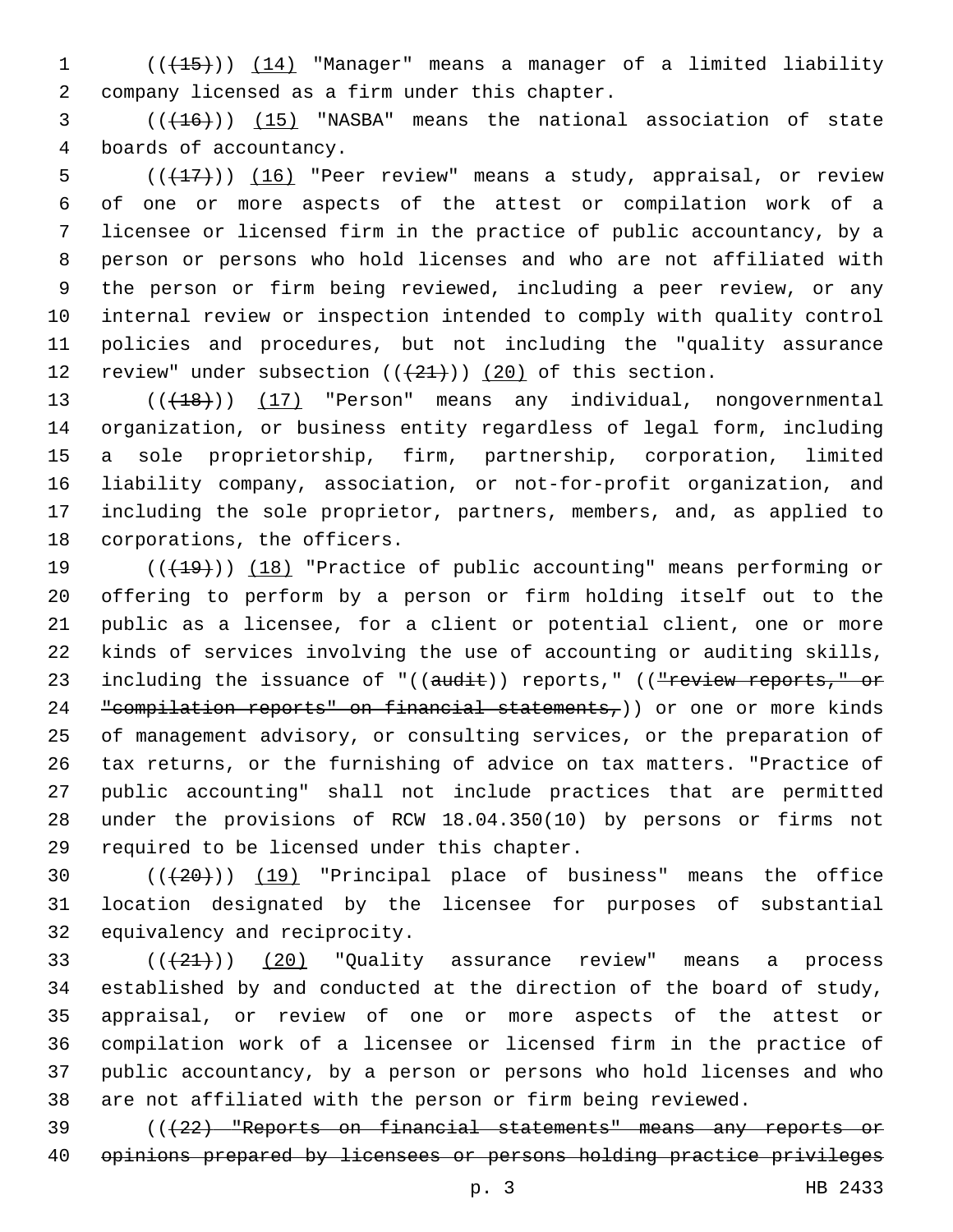under substantial equivalency, based on services performed in 2 accordance with generally accepted auditing standards, standards for 3 attestation engagements, or standards for accounting and review services as to whether the presentation of information used for guidance in financial transactions or for accounting for or assessing the status or performance of commercial and noncommercial enterprises, whether public, private, or governmental, conforms with generally accepted accounting principles or another comprehensive basis of accounting. "Reports on financial statements" does not include services referenced in RCW 18.04.350(10) provided by persons 11 not holding a license under this chapter.

 $(23)$ )) (21) "Report," when used with reference to any attest or 13 compilation service, means an opinion, report, or other form of language that states or implies assurance as to the reliability of the attested information or compiled financial statements and that also includes or is accompanied by any statement or implication that the person or firm issuing it has special knowledge or competence in accounting or auditing. Such a statement or implication of special 19 knowledge or competence may arise from use by the issuer of the report of names or titles indicating that the person or firm is an accountant or auditor, or from the language of the report itself. "Report" includes any form of language which disclaims an opinion when such form of language is conventionally understood to imply any positive assurance as to the reliability of the attested information or compiled financial statements referred to and/or special 26 competence on the part of the person or firm issuing such language; 27 and it includes any other form of language that is conventionally understood to imply such assurance and/or such special knowledge or competence. "Report" does not include services referenced in RCW 18.04.350(10) provided by persons not holding a license under this chapter.

 (22) "Review committee" means any person carrying out, administering or overseeing a peer review authorized by the reviewee.

 ( $(\frac{24}{12})$ )  $(23)$  "Rule" means any rule adopted by the board under 35 authority of this chapter.

  $((+25))$   $(24)$  "Sole proprietorship" means a legal form of organization owned by one person meeting the requirements of RCW 18.04.195.38

 ( $(\overline{+26})$ )  $(25)$  "State" includes the states of the United States, the District of Columbia, Puerto Rico, Guam, the United States Virgin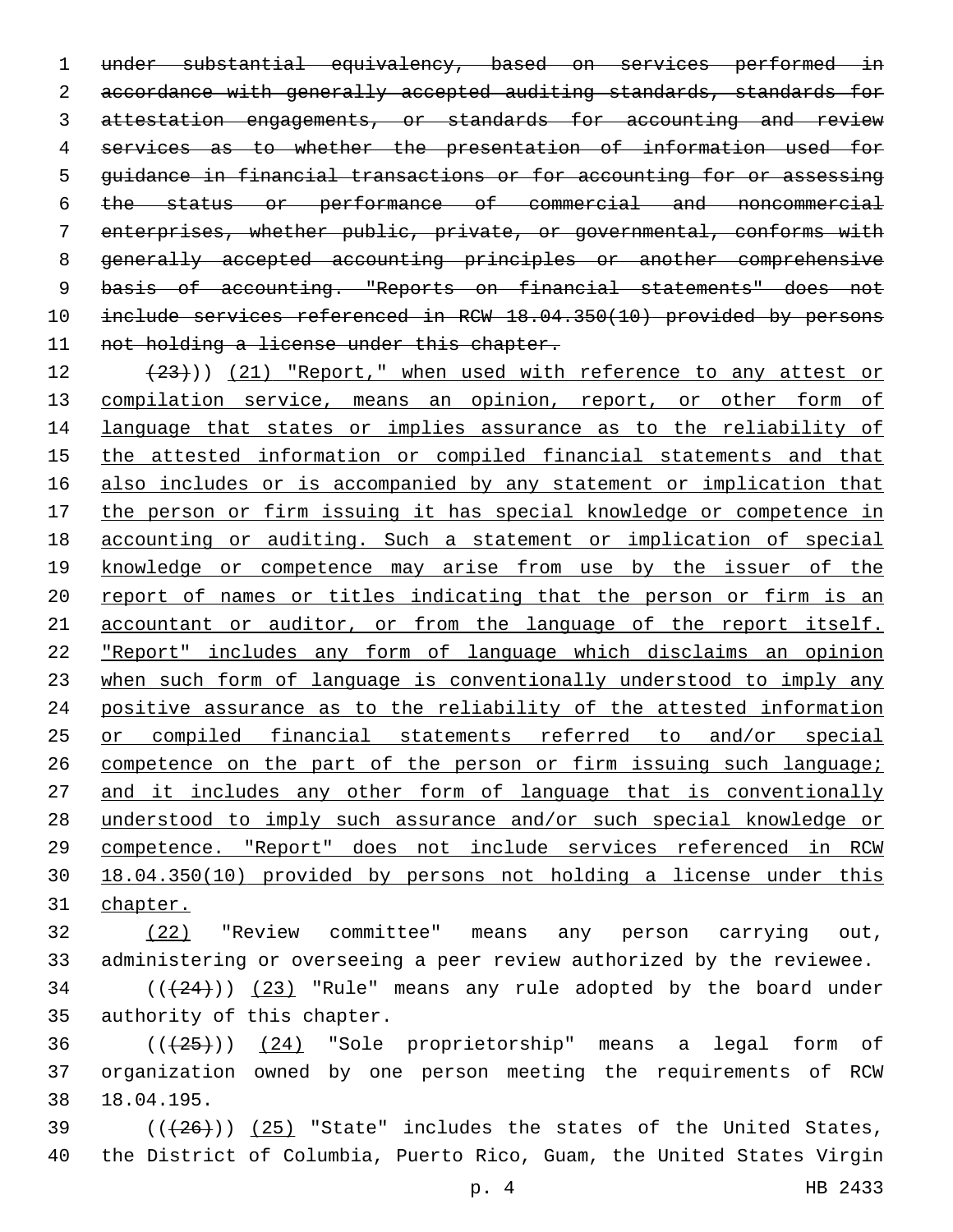Islands, and the Commonwealth of the Northern Mariana Islands at such time as the board determines that the Commonwealth of the Northern Mariana Islands is issuing licenses under the substantially equivalent standards in RCW 18.04.350(2)(a).4

 **Sec. 2.** RCW 18.04.055 and 2001 c 294 s 5 are each amended to read as follows:6

 The board may adopt and amend rules under chapter 34.05 RCW for the orderly conduct of its affairs. The board shall prescribe rules consistent with this chapter as necessary to implement this chapter. 10 Included may be:

 (1) Rules of procedure to govern the conduct of matters before 12 the board;

 (2) Rules of professional conduct for all licensees, certificate holders, and nonlicensee owners of licensed firms, in order to establish and maintain high standards of competence and ethics including rules dealing with independence, integrity, objectivity, 17 and freedom from conflicts of interest;

 (3) Rules specifying actions and circumstances deemed to constitute holding oneself out as a licensee in connection with the 20 practice of public accountancy;

 (4) Rules specifying the manner and circumstances of the use of the titles "certified public accountant" and "CPA," by holders of certificates who do not also hold licenses under this chapter;

 (5) Rules specifying the educational requirements to take the 25 certified public accountant examination;

26 (6) Rules designed to ensure that licensees' "reports (( $\Theta$ <del>n</del> financial statements))" meet the definitional requirements for that 28 term as specified in RCW 18.04.025;

 (7) Requirements for CPE to maintain or improve the professional competence of licensees as a condition to maintaining their license and certificate holders as a condition to maintaining their 32 certificate under RCW 18.04.215;

 (8) Rules governing firms issuing or offering to issue reports ((on financial statements or)) using the title "certified public accountant" or "CPA" including, but not limited to, rules concerning their style, name, title, and affiliation with any other organization, and establishing reasonable practice and ethical 38 standards to protect the public interest;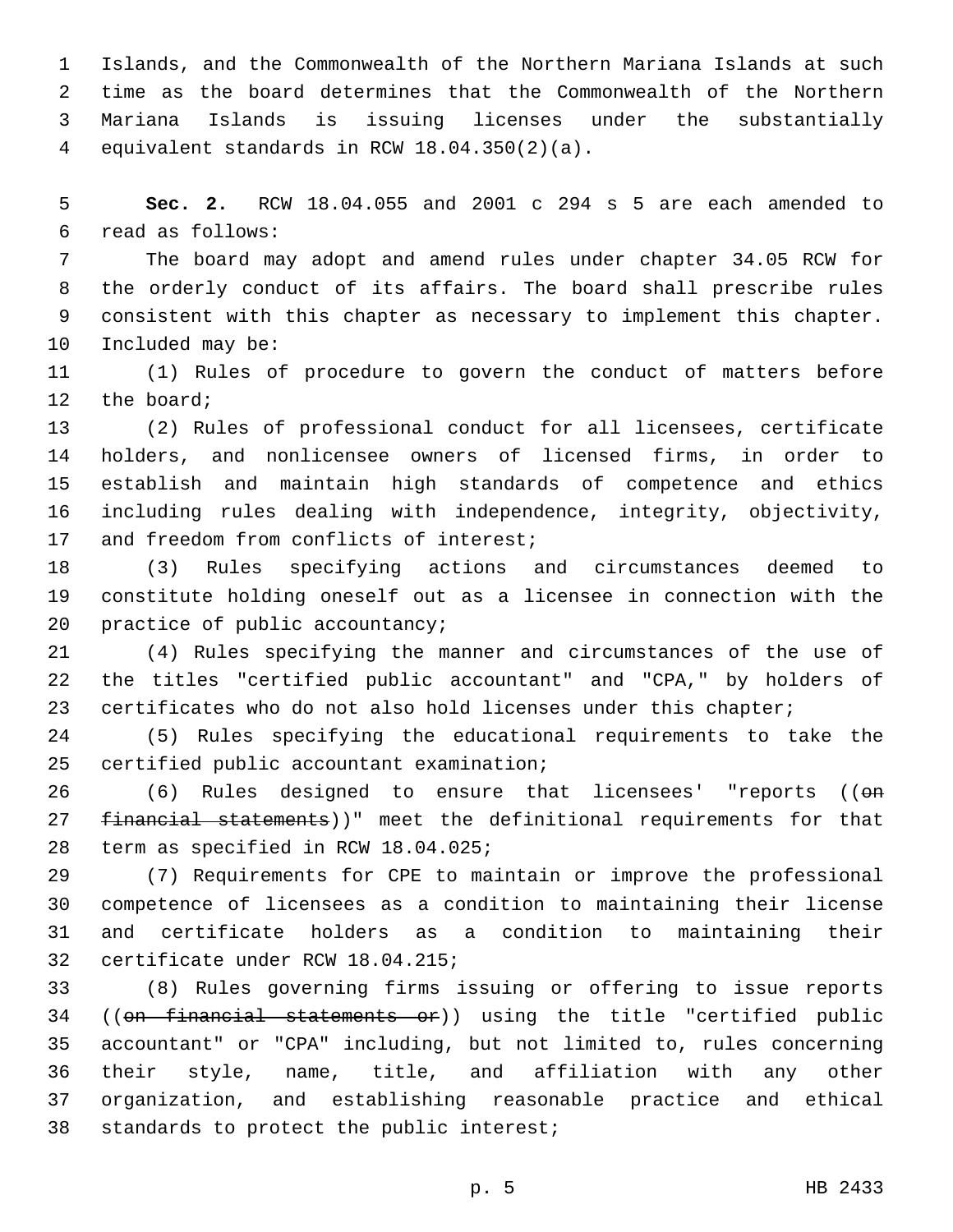(9) The board may by rule implement a quality assurance review program as a means to monitor licensees' quality of practice and compliance with professional standards. The board may exempt from such program, licensees who undergo periodic peer reviews in programs of the American Institute of Certified Public Accountants, NASBA, or other programs recognized and approved by the board;

 (10) The board may by rule require licensed firms to obtain professional liability insurance if in the board's discretion such insurance provides additional and necessary protection for the 10 public;

 (11) Rules specifying the experience requirements in order to 12 qualify for a license;

 (12) Rules specifying the requirements for certificate holders to qualify for a license under this chapter which must include provisions for meeting CPE and experience requirements prior to 16 application for licensure;

 (13) Rules specifying the registration requirements, including ethics examination and fee requirements, for resident nonlicensee partners, shareholders, and managers of licensed firms;

 (14) Rules specifying the ethics CPE requirements for certificate holders and owners of licensed firms, including the process for 22 reporting compliance with those requirements;

 (15) Rules specifying the experience and CPE requirements for 24 licensees offering or issuing reports ((on financial statements)); 25 and

 (16) Any other rule which the board finds necessary or 27 appropriate to implement this chapter.

 **Sec. 3.** RCW 18.04.105 and 2004 c 159 s 2 are each amended to read as follows:29

 (1) A license to practice public accounting shall be granted by 31 the board to any person:

 (a) Who is of good character. Good character, for purposes of this section, means lack of a history of dishonest or felonious acts. The board may refuse to grant a license on the ground of failure to satisfy this requirement only if there is a substantial connection between the lack of good character of the applicant and the professional and ethical responsibilities of a licensee and if the finding by the board of lack of good character is supported by a preponderance of evidence. When an applicant is found to be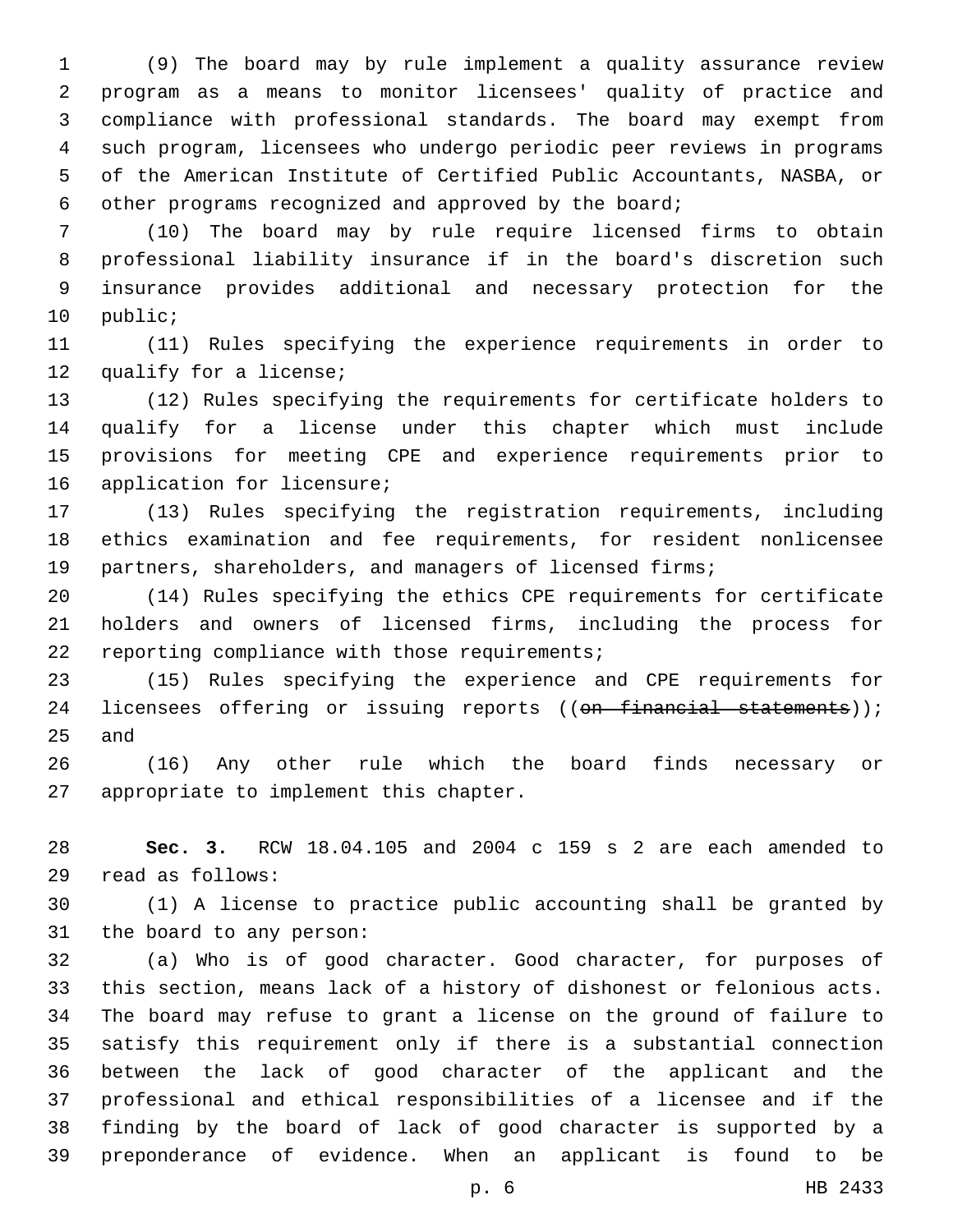unqualified for a license because of a lack of good character, the board shall furnish the applicant a statement containing the findings of the board and a notice of the applicant's right of appeal;

 (b) Who has met the educational standards established by rule as 5 the board determines to be appropriate;

(c) Who has passed an examination;6

(d) Who has had one year of experience which is gained:

8 (i) Through the use of accounting, issuing reports ((on financial 9 statements)), management advisory, financial advisory, tax, tax 10 advisory, or consulting skills;

 (ii) While employed in government, industry, academia, or public 12 practice; and

 (iii) Meeting the competency requirements in a manner as determined by the board to be appropriate and established by board 15 rule; and

 (e) Who has paid appropriate fees as established by rule by the 17 board.

 (2) The examination described in subsection (1)(c) of this section shall test the applicant's knowledge of the subjects of accounting and auditing, and other related fields the board may specify by rule. The time for holding the examination is fixed by the board and may be changed from time to time. The board shall prescribe by rule the methods of applying for and taking the examination, including methods for grading examinations and determining a passing grade required of an applicant for a license. The board shall to the extent possible see to it that the grading of the examination, and the passing grades, are uniform with those applicable to all other states. The board may make use of all or a part of the uniform certified public accountant examination and advisory grading service of the American Institute of Certified Public Accountants and may contract with third parties to perform administrative services with respect to the examination as the board deems appropriate to assist it in performing its duties under this chapter. The board shall establish by rule provisions for transitioning to a new examination structure or to a new media for administering the examination.

 (3) The board shall charge each applicant an examination fee for the initial examination or for reexamination. The applicable fee shall be paid by the person at the time he or she applies for examination, reexamination, or evaluation of educational qualifications. Fees for examination, reexamination, or evaluation of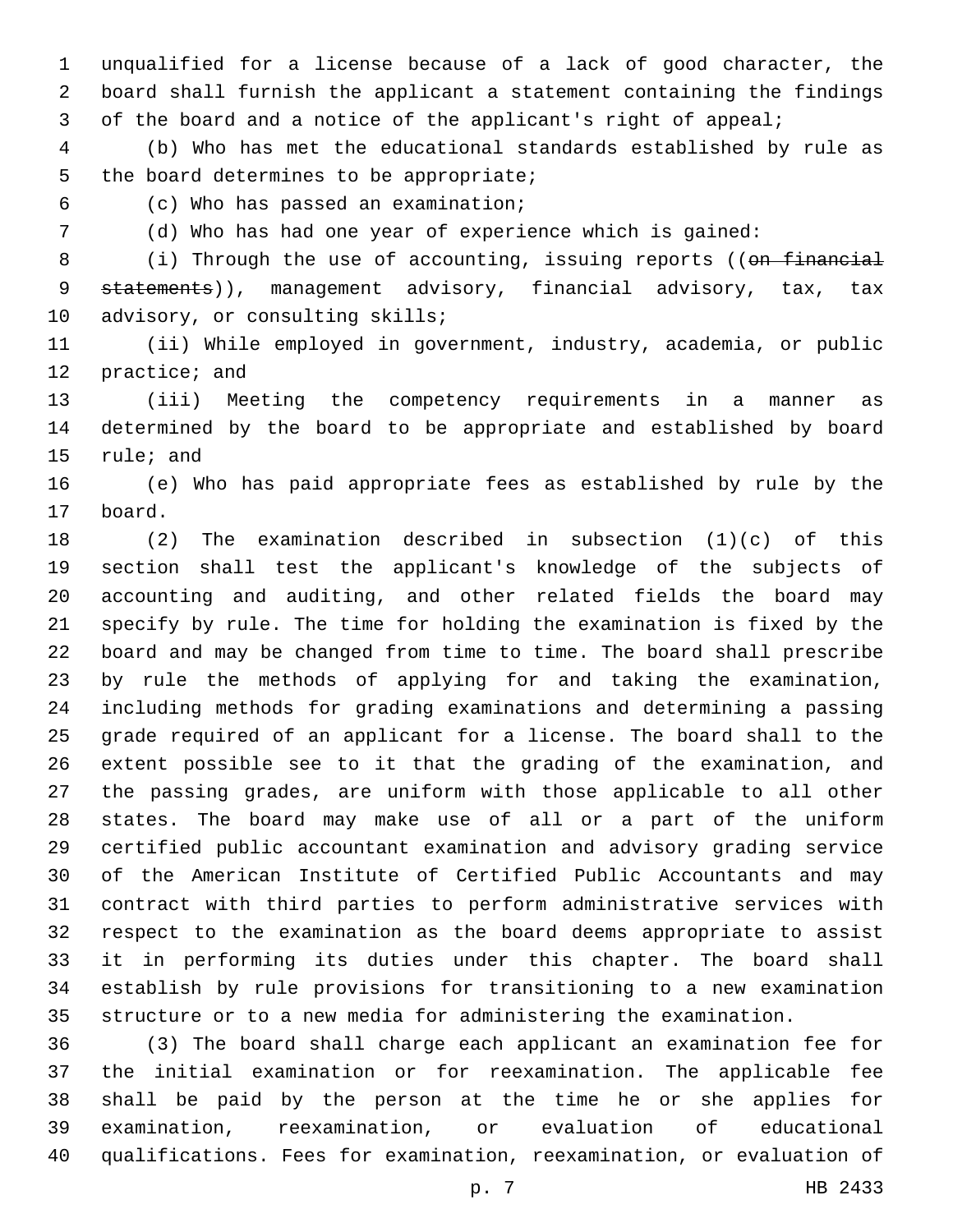educational qualifications shall be determined by the board under chapter 18.04 RCW. There is established in the state treasury an account to be known as the certified public accountants' account. All fees received from candidates to take any or all sections of the certified public accountant examination shall be used only for costs 6 related to the examination.

 (4) Persons who on June 30, 2001, held valid certificates previously issued under this chapter shall be deemed to be 9 certificate holders, subject to the following:

 (a) Certificate holders may, prior to June 30, 2006, petition the board to become licensees by documenting to the board that they have gained one year of experience through the use of accounting, issuing 13 reports ((on financial statements)), management advisory, financial advisory, tax, tax advisory, or consulting skills, without regard to the eight-year limitation set forth in (b) of this subsection, while employed in government, industry, academia, or public practice.

 (b) Certificate holders who do not petition to become licensees prior to June 30, 2006, may after that date petition the board to become licensees by documenting to the board that they have one year of experience acquired within eight years prior to applying for a 21 license through the use of accounting, issuing reports ((on financial 22 statements)), management advisory, financial advisory, tax, tax advisory, or consulting skills in government, industry, academia, or 24 public practice.

 (c) Certificate holders who petition the board pursuant to (a) or (b) of this subsection must also meet competency requirements in a manner as determined by the board to be appropriate and established 28 by board rule.

 (d) Any certificate holder petitioning the board pursuant to (a) or (b) of this subsection to become a licensee must submit to the board satisfactory proof of having completed an accumulation of one hundred twenty hours of CPE during the thirty-six months preceding 33 the date of filing the petition.

 (e) Any certificate holder petitioning the board pursuant to (a) or (b) of this subsection to become a licensee must pay the appropriate fees established by rule by the board.

 (5) Certificate holders shall comply with the prohibition against the practice of public accounting in RCW 18.04.345.

 (6) Persons who on June 30, 2001, held valid certificates previously issued under this chapter are deemed to hold inactive

p. 8 HB 2433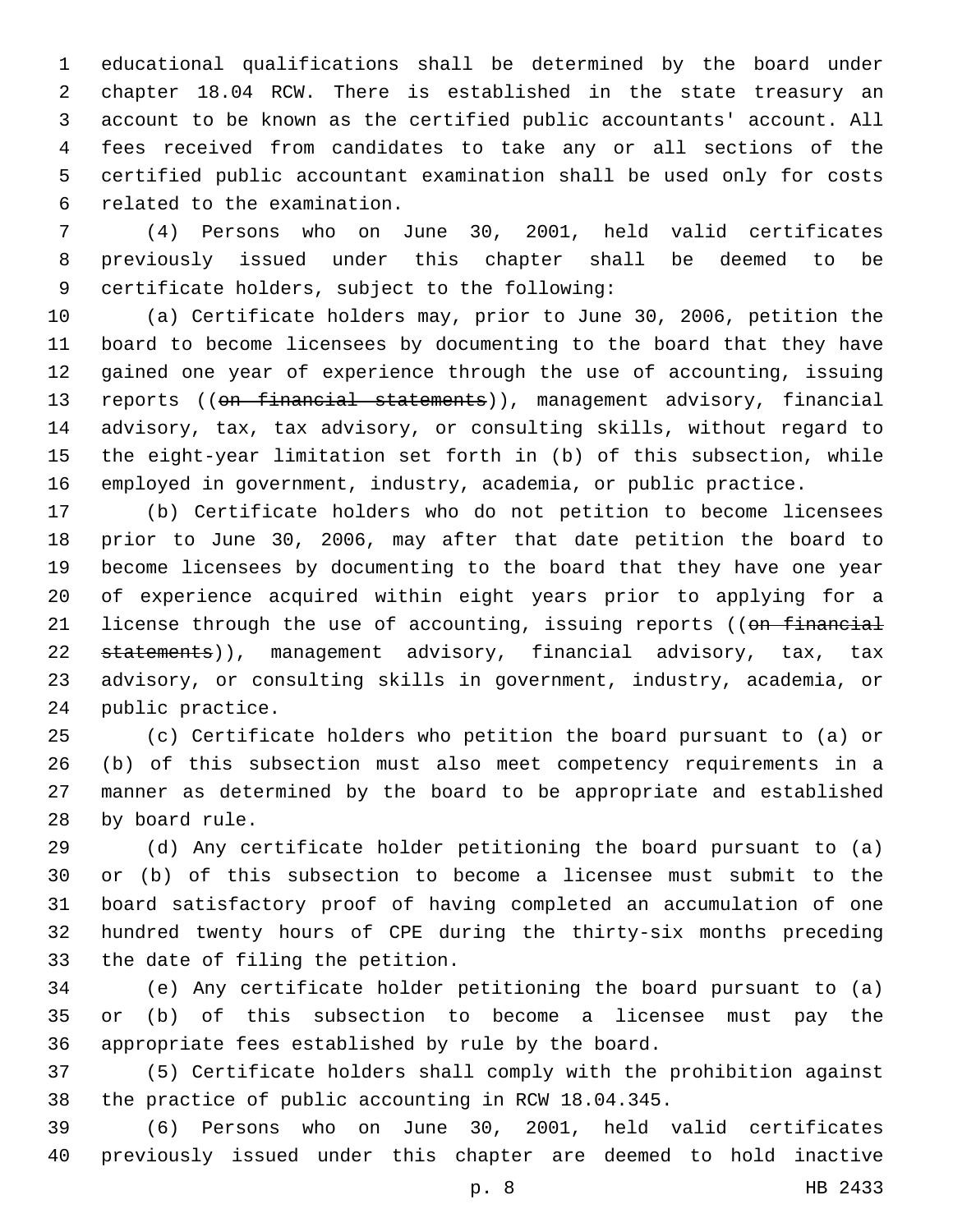certificates, subject to renewal as inactive certificates, until they have petitioned the board to become licensees and have met the requirements of subsection (4) of this section. No individual who did not hold a valid certificate before July 1, 2001, is eligible to 5 obtain an inactive certificate.

 (7) Persons deemed to hold inactive certificates under subsection (6) of this section shall comply with the prohibition against the practice of public accounting in subsection (8)(b) of this section and RCW 18.04.345, but are not required to display the term inactive as part of their title, as required by subsection (8)(a) of this section until renewal. Certificates renewed to any persons after June 30, 2001, are inactive certificates and the inactive certificate holders are subject to the requirements of subsection (8) of this 14 section.

(8) Persons holding an inactive certificate:15

 (a) Must use or attach the term "inactive" whenever using the title CPA or certified public accountant or referring to the certificate, and print the word "inactive" immediately following the title, whenever the title is printed on a business card, letterhead, or any other document, including documents published or transmitted through electronic media, in the same font and font size as the title; and

(b) Are prohibited from practicing public accounting.

 **Sec. 4.** RCW 18.04.195 and 2008 c 16 s 3 are each amended to read 25 as follows:

 (1) The board shall grant or renew licenses to practice as a CPA firm to applicants that demonstrate their qualifications therefore in 28 accordance with this section.

(a) The following must hold a license issued under this section:

 (i) Any firm with an office in this state performing attest services as defined in RCW 18.04.025(1) or compilations as defined in 32 RCW 18.04.025(6);

 (ii) Any firm with an office in this state that uses the title 34 "CPA" or "CPA firm"; or

 (iii) Any firm that does not have an office in this state but 36 ((performs)) offers or renders attest services described in RCW 37 18.04.025( $(\frac{1}{1} \cdot (a), \frac{c}{c}, or (d)$  for a client having its home office)) in this state, unless it meets each of the following requirements: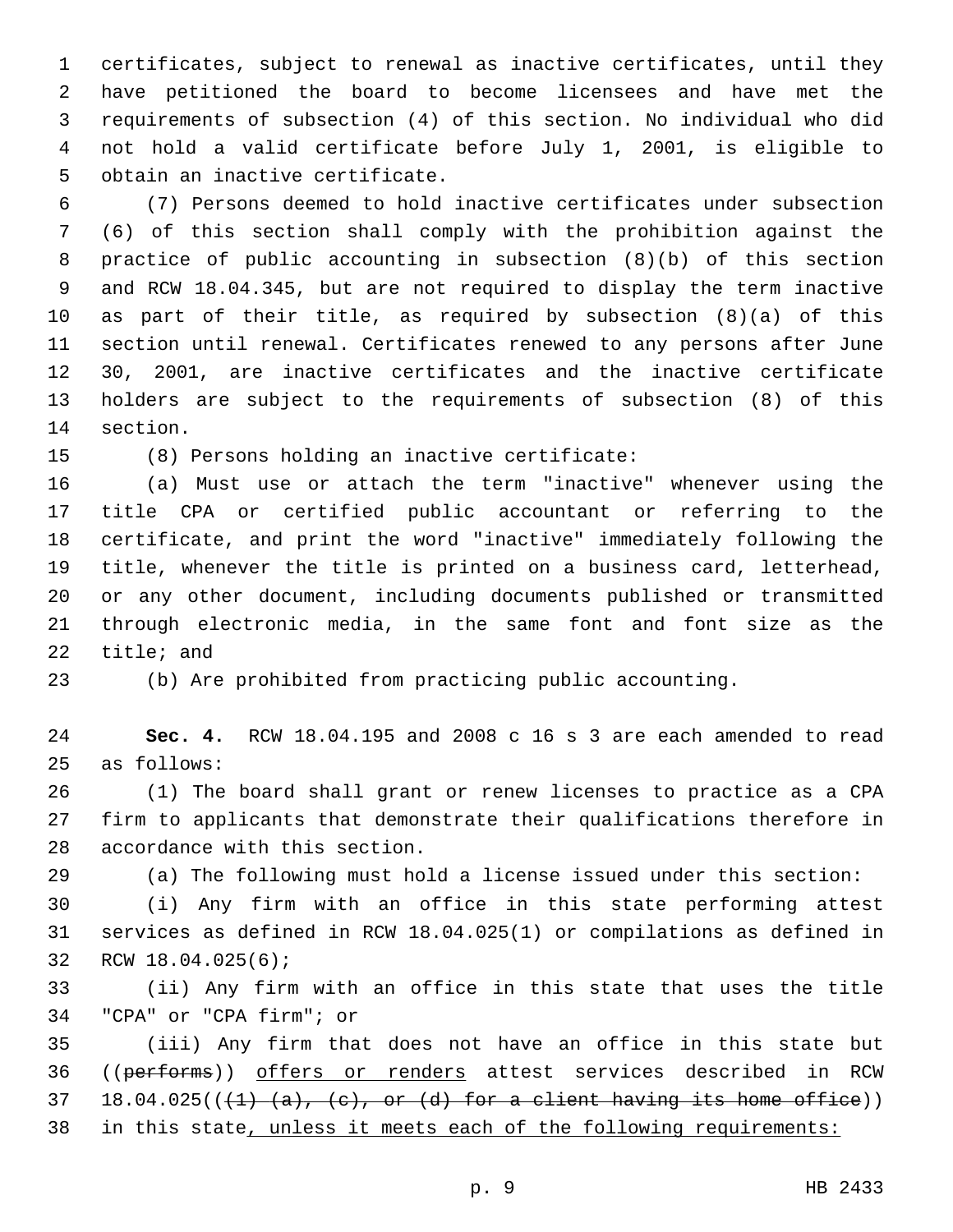(A) Complies with the qualifications described in subsection 2  $(3)(c)$ ,  $(4)(a)$ , or  $(5)(c)$  of this section;

 (B) Meets the board's quality assurance review program requirements authorized by RCW 18.04.055(9) and the rules 5 implementing such section;

 (C) Performs such services through an individual with practice privileges under RCW 18.04.350(2); and

 (D) Can lawfully do so in the state where said individuals with practice privileges have their principal place of business.

 (b) A firm that is not subject to the requirements of subsection  $(1)(a)((\overrightarrow{iii}))$  of this section may perform compilation services described in RCW 18.04.025(1)(c) and other nonattest professional services while using the title "CPA" or "CPA firm" in this state without a license issued under this section only if:

 (i) The firm performs such services through an individual with 16 practice privileges under RCW 18.04.350(2); and

 (ii) The firm can lawfully do so in the state where said individuals with practice privileges have their principal place of 19 business( $\overline{1}$  and

 (iii) A firm performing services described in RCW 18.04.025  $(1)(b)$  and  $(6)$  meets the board's quality assurance [review] program 22 requirements authorized by RCW 18.04.055(9) and the rules 23 implementing that section)).

 (2) A sole proprietorship required to obtain a license under subsection (1) of this section shall license, as a firm, every three 26 years with the board.

 (a) The sole proprietor shall hold and renew a license to practice under RCW 18.04.105 and 18.04.215, or, in the case of a sole proprietorship that must obtain a license pursuant to subsection (1)(a)(iii) of this section, be a licensee of another state who meets 31 the requirements in RCW  $18.04.350(2)$ ;

 (b) Each resident individual in charge of an office located in this state shall hold and renew a license to practice under RCW 18.04.105 and 18.04.215; and34

35 (c) The licensed firm must meet ((competency)) requirements 36 established by rule by the board.

 (3) A partnership required to obtain a license under subsection (1) of this section shall license as a firm every three years with the board, and shall meet the following requirements: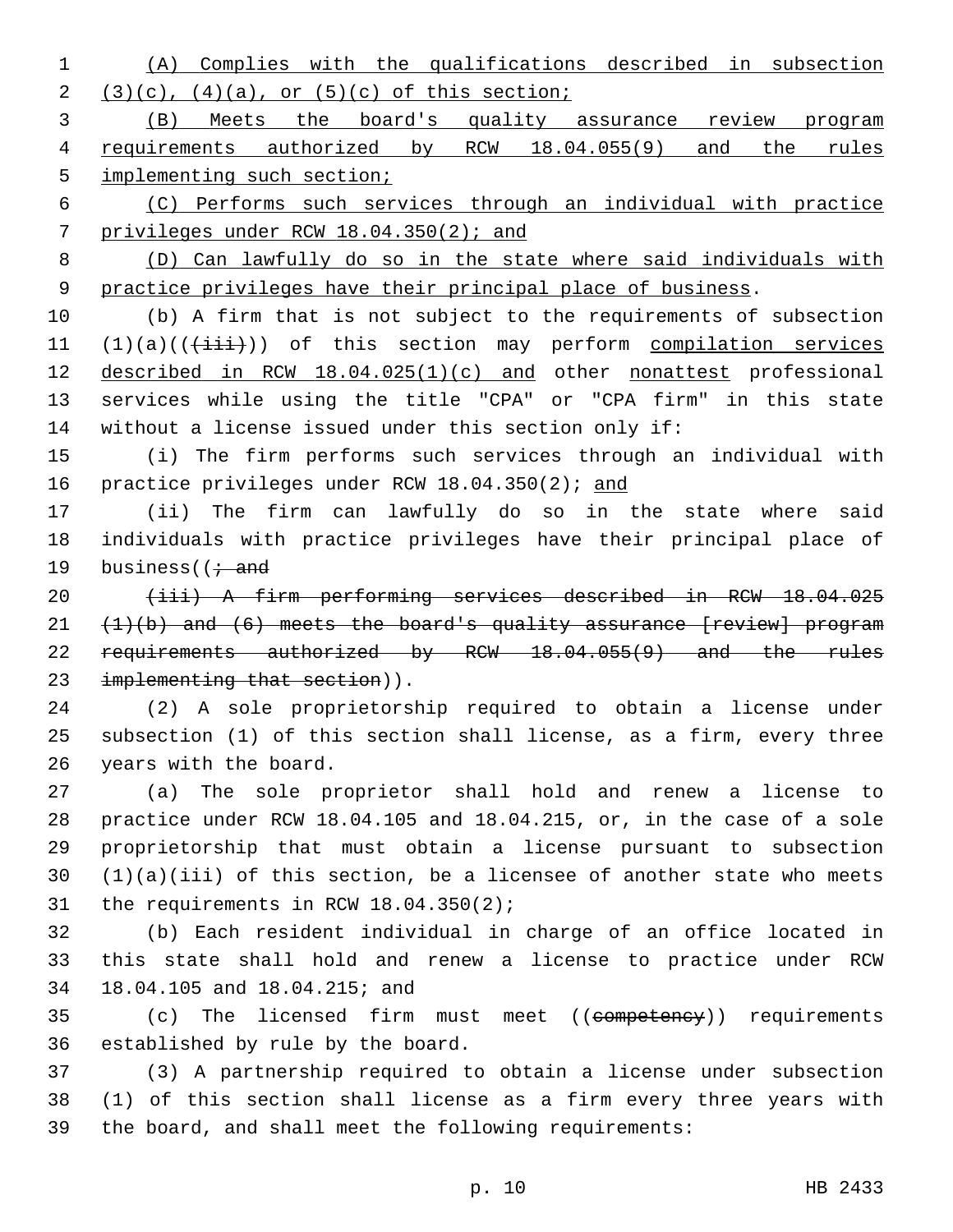(a) At least one general partner of the partnership shall hold and renew a license to practice under RCW 18.04.105 and 18.04.215, or, in the case of a partnership that must obtain a license pursuant to subsection (1)(a)(iii) of this section, be a licensee of another state who meets the requirements in RCW 18.04.350(2);

 (b) Each resident individual in charge of an office in this state shall hold and renew a license to practice under RCW 18.04.105 and 18.04.215;8

 (c) At least a simple majority of the ownership of the licensed firm in terms of financial interests and voting rights of all partners or owners shall be held by persons who are licensees or holders of a valid license issued under this chapter or by another state. The principal partner of the partnership and any partner 14 having authority over issuing reports ((on financial statements)) 15 shall hold a license under this chapter or issued by another state; 16 and

17 (d) The licensed firm must meet ((competency)) requirements 18 established by rule by the board.

 (4) A corporation required to obtain a license under subsection (1) of this section shall license as a firm every three years with the board and shall meet the following requirements:

 (a) At least a simple majority of the ownership of the licensed firm in terms of financial interests and voting rights of all shareholders or owners shall be held by persons who are licensees or holders of a valid license issued under this chapter or by another state and is principally employed by the corporation or actively engaged in its business. The principal officer of the corporation and 28 any officer or director having authority over issuing reports ((on financial statements)) shall hold a license under this chapter or 30 issued by another state;

 (b) At least one shareholder of the corporation shall hold a license under RCW 18.04.105 and 18.04.215, or, in the case of a corporation that must obtain a license pursuant to subsection (1)(a)(iii) of this section, be a licensee of another state who meets 35 the requirements in RCW  $18.04.350(2)$ ;

 (c) Each resident individual in charge of an office located in this state shall hold and renew a license under RCW 18.04.105 and 18.04.215;38

 (d) A written agreement shall bind the corporation or its shareholders to purchase any shares offered for sale by, or not under

p. 11 HB 2433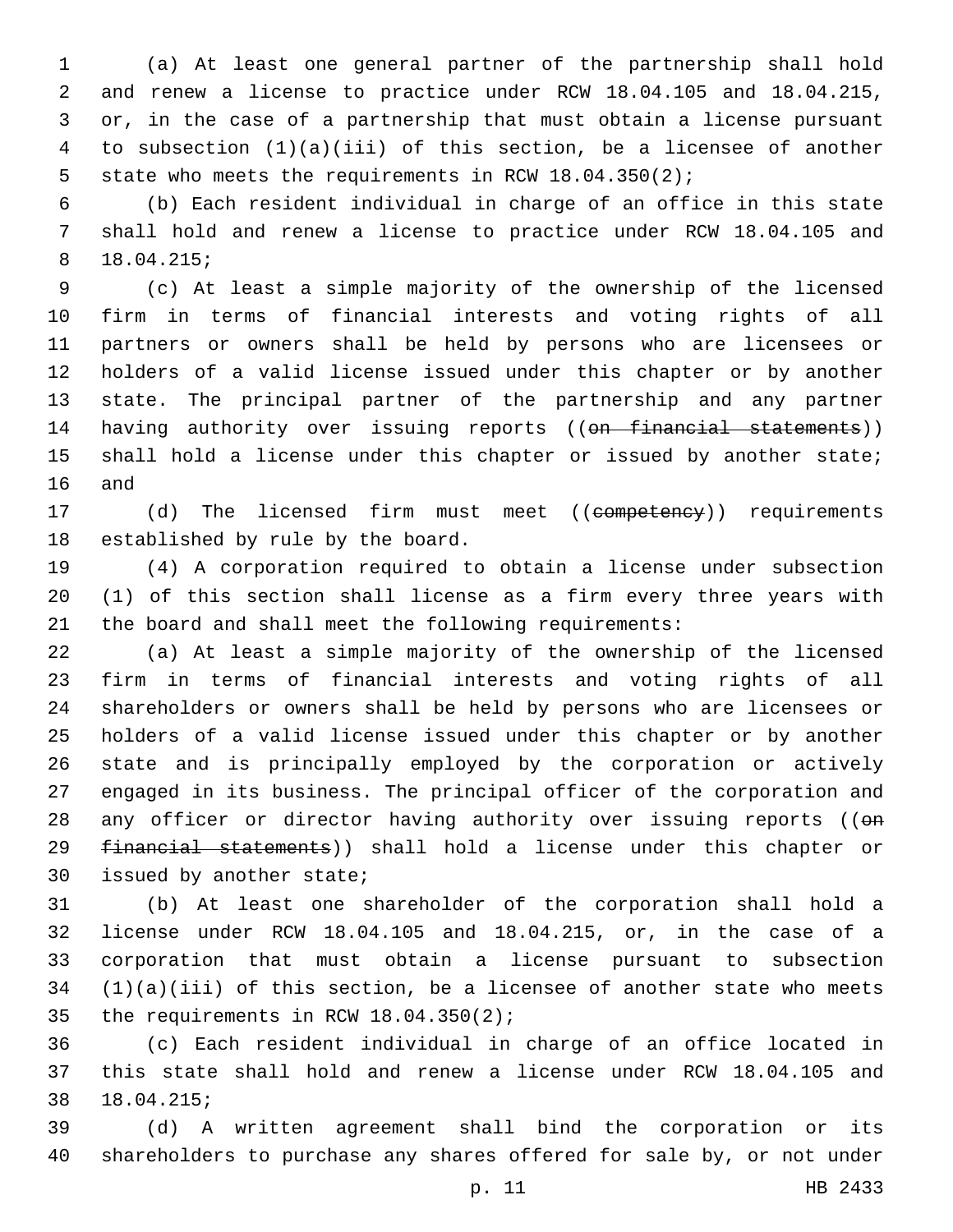the ownership or effective control of, a qualified shareholder, and bind any holder not a qualified shareholder to sell the shares to the corporation or its qualified shareholders. The agreement shall be noted on each certificate of corporate stock. The corporation may purchase any amount of its stock for this purpose, notwithstanding any impairment of capital, as long as one share remains outstanding;

 (e) The corporation shall comply with any other rules pertaining to corporations practicing public accounting in this state as the 9 board may prescribe; and

10 (f) The licensed firm must meet ((competency)) requirements 11 established by rule by the board.

 (5) A limited liability company required to obtain a license under subsection (1) of this section shall license as a firm every three years with the board, and shall meet the following 15 requirements:

 (a) At least one member of the limited liability company shall hold a license under RCW 18.04.105 and 18.04.215, or, in the case of a limited liability company that must obtain a license pursuant to subsection (1)(a)(iii) of this section, be a licensee of another state who meets the requirements in RCW 18.04.350(2);

 (b) Each resident manager or member in charge of an office located in this state shall hold and renew a license under RCW 23 18.04.105 and 18.04.215;

 (c) At least a simple majority of the ownership of the licensed firm in terms of financial interests and voting rights of all owners shall be held by persons who are licensees or holders of a valid license issued under this chapter or by another state. The principal member or manager of the limited liability company and any member 29 having authority over issuing reports ((on financial statements)) shall hold a license under this chapter or issued by another state; 31 and

32 (d) The licensed firm must meet ((competency)) requirements 33 established by rule by the board.

 (6) Application for a license as a firm with an office in this state shall be made upon the affidavit of the proprietor or individual designated as managing partner, member, or shareholder for Washington. This individual shall hold a license under RCW 18.04.215.

 (7) In the case of a firm licensed in another state and required 39 to obtain a license under subsection  $(1)(a)(iii)$  of this section, the application for the firm license shall be made upon the affidavit of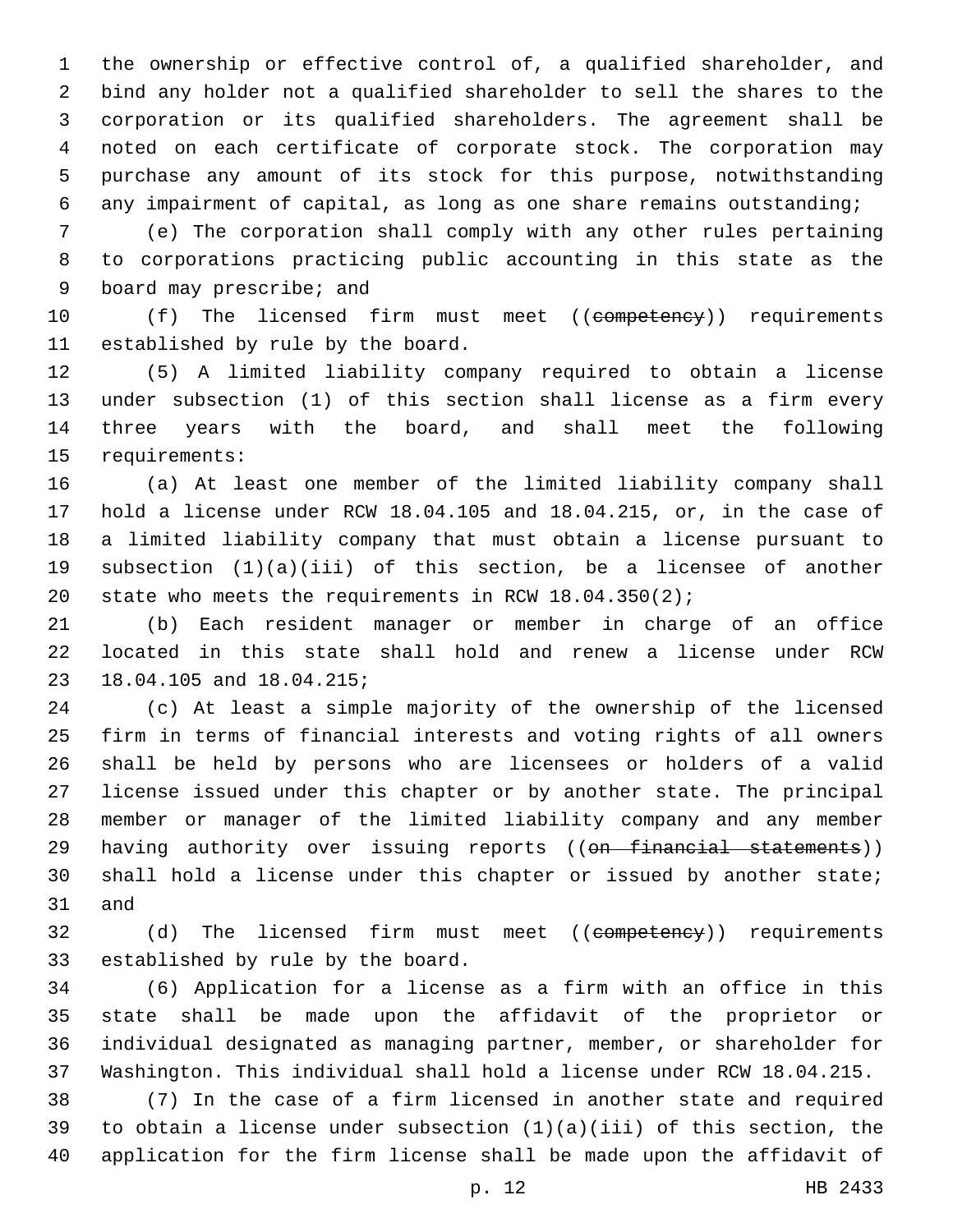an individual who qualifies for practice privileges in this state under RCW 18.04.350(2) who has been authorized by the applicant firm to make the application. The board shall determine in each case 4 whether the applicant is eligible for a license.

 (8) The board shall be given notification within ninety days after the admission or withdrawal of a partner, shareholder, or member engaged in this state in the practice of public accounting from any partnership, corporation, or limited liability company so 9 licensed.

 (9) Licensed firms that fall out of compliance with the provisions of this section due to changes in firm ownership, after receiving or renewing a license, shall notify the board in writing within ninety days of its falling out of compliance and propose a time period in which they will come back into compliance. The board may grant a reasonable period of time for a firm to be in compliance with the provisions of this section. Failure to bring the firm into compliance within a reasonable period of time, as determined by the board, may result in suspension, revocation, or imposition of 19 conditions on the firm's license.

 (10) Fees for the license as a firm and for notification of the board of the admission or withdrawal of a partner, shareholder, or member shall be determined by the board. Fees shall be paid by the firm at the time the license application form or notice of admission or withdrawal of a partner, shareholder, or member is filed with the 25 board.

(11) Nonlicensee owners of licensed firms are:

 (a) Required to fully comply with the provisions of this chapter 28 and board rules;

29 (b) Required to be an individual;

 (c) Required to be of good character and an active individual participant in the licensed firm or affiliated entities as these 32 terms are defined by board rule; and

 (d) Subject to discipline by the board for violation of this 34 chapter.

 (12) Resident nonlicensee owners of licensed firms are required 36 to meet:

 (a) The ethics examination, registration, and fee requirements as 38 established by the board rules; and

(b) The ethics CPE requirements established by the board rules.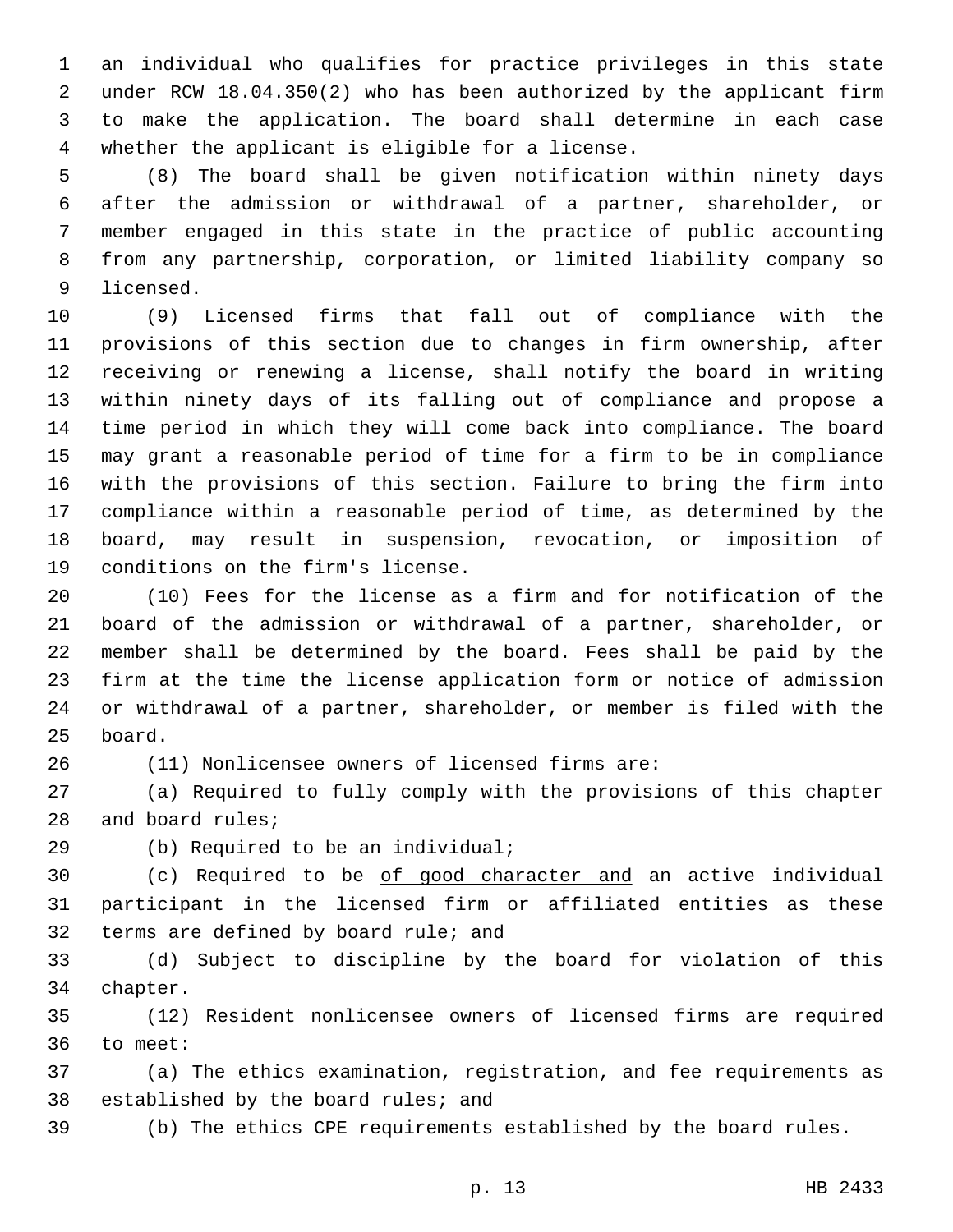(13)(a) Licensed firms must notify the board within thirty days 2 after:

 (i) Sanction, suspension, revocation, or modification of their professional license or practice rights by the securities exchange commission, internal revenue service, or another state board of 6 accountancy;

 (ii) Sanction or order against the licensee or nonlicensee firm owner by any federal or other state agency related to the licensee's practice of public accounting or violation of ethical or technical 10 standards established by board rule; or

 (iii) The licensed firm is notified that it has been charged with a violation of law that could result in the suspension or revocation of the firm's license by a federal or other state agency, as identified by board rule, related to the firm's professional license, practice rights, or violation of ethical or technical standards 16 established by board rule.

 (b) The board must adopt rules to implement this subsection and may also adopt rules specifying requirements for licensees to report to the board sanctions or orders relating to the licensee's practice of public accounting or violation of ethical or technical standards entered against the licensee by a nongovernmental professionally 22 related standard-setting entity.

 **Sec. 5.** RCW 18.04.345 and 2009 c 116 s 1 are each amended to read as follows:24

 (1) No individual may assume or use the designation "certified public accountant-inactive" or "CPA-inactive" or any other title, designation, words, letters, abbreviation, sign, card, or device tending to indicate that the individual is a certified public accountant-inactive or CPA-inactive unless the individual holds a certificate. Individuals holding only a certificate may not practice 31 public accounting.

 (2) No individual may hold himself or herself out to the public or assume or use the designation "certified public accountant" or "CPA" or any other title, designation, words, letters, abbreviation, sign, card, or device tending to indicate that the individual is a certified public accountant or CPA unless the individual qualifies for the privileges authorized by RCW 18.04.350(2) or holds a license 38 under RCW 18.04.105 and 18.04.215.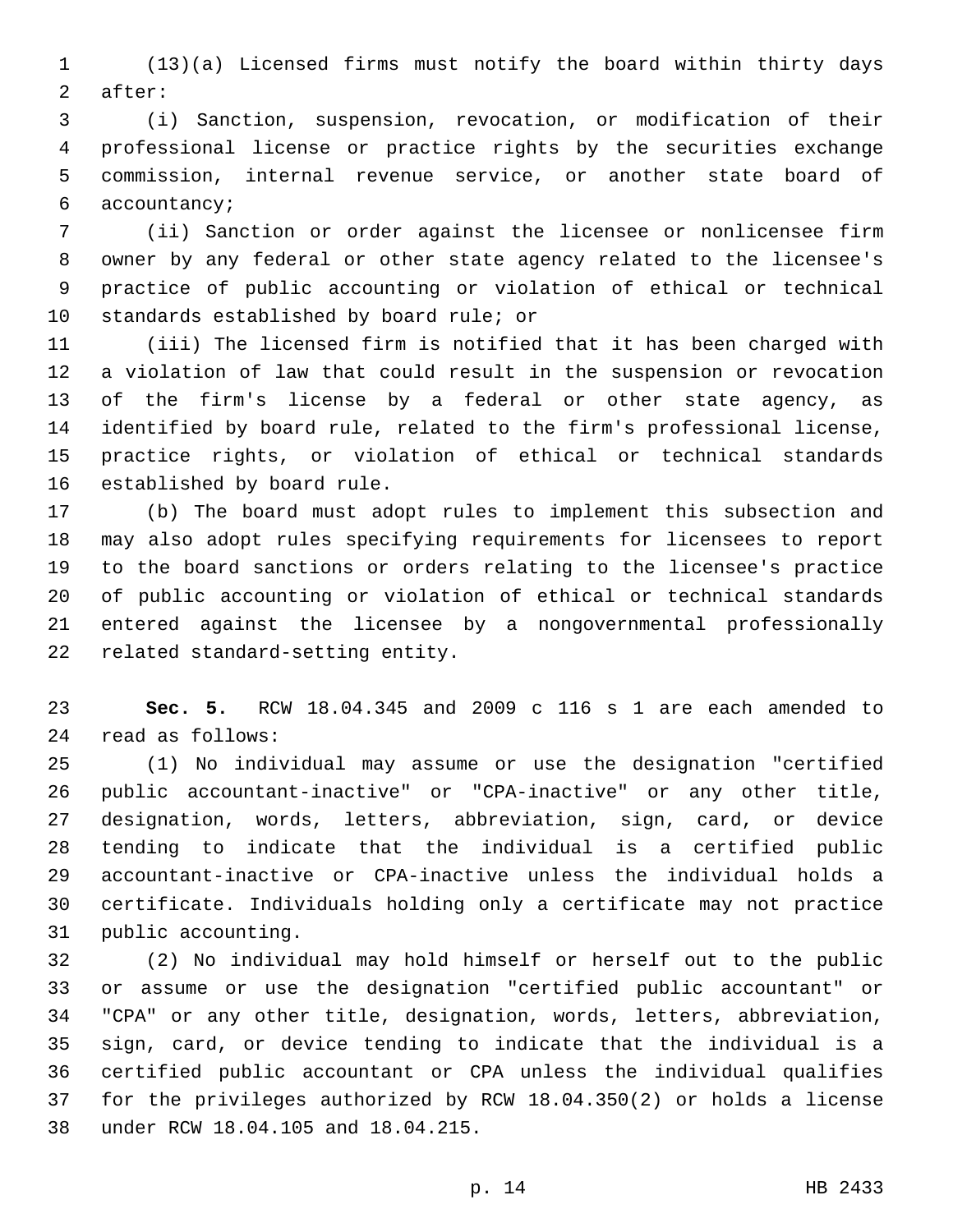(3) No firm with an office in this state may perform or offer to perform attest services as defined in RCW 18.04.025(1) or compilation services as defined in RCW 18.04.025(6) or assume or use the designation "certified public accountant" or "CPA" or any other title, designation, words, letters, abbreviation, sign, card, or device tending to indicate that the firm is composed of certified public accountants or CPAs, unless the firm is licensed under RCW 18.04.195 and all offices of the firm in this state are maintained and registered under RCW 18.04.205. This subsection does not limit the services permitted under RCW 18.04.350(10) by persons not 11 required to be licensed under this chapter.

 (4) No firm may perform the services defined in RCW 18.04.025(1) 13 (( $\{a\}$ ,  $\{e\}$ , or  $\{d\}$  for a client with its home office)) in this state unless the firm is licensed under RCW 18.04.195, renews the firm license as required under RCW 18.04.215, and all offices of the firm in this state are maintained and registered under RCW 18.04.205.

 (5) No individual, partnership, limited liability company, or corporation offering public accounting services to the public may hold himself, herself, or itself out to the public, or assume or use along, or in connection with his, hers, or its name, or any other name the title or designation "certified accountant," "chartered accountant," "licensed accountant," "licensed public accountant," "public accountant," or any other title or designation likely to be confused with "certified public accountant" or any of the abbreviations "CA," "LA," "LPA," or "PA," or similar abbreviations 26 likely to be confused with "CPA."

 (6) No licensed firm may operate under an alias, a firm name, title, or "DBA" that differs from the firm name that is registered 29 with the board.

 (7) No individual with an office in this state may sign, affix, or associate his or her name or any trade or assumed name used by the individual in his or her business to any report prescribed by professional standards unless the individual holds a license to practice under RCW 18.04.105 and 18.04.215, a firm holds a license under RCW 18.04.195, and all of the individual's offices in this 36 state are registered under RCW 18.04.205.

 (8) No individual licensed in another state may sign, affix, or associate a firm name to any report prescribed by professional standards, or associate a firm name in conjunction with the title certified public accountant, unless the individual: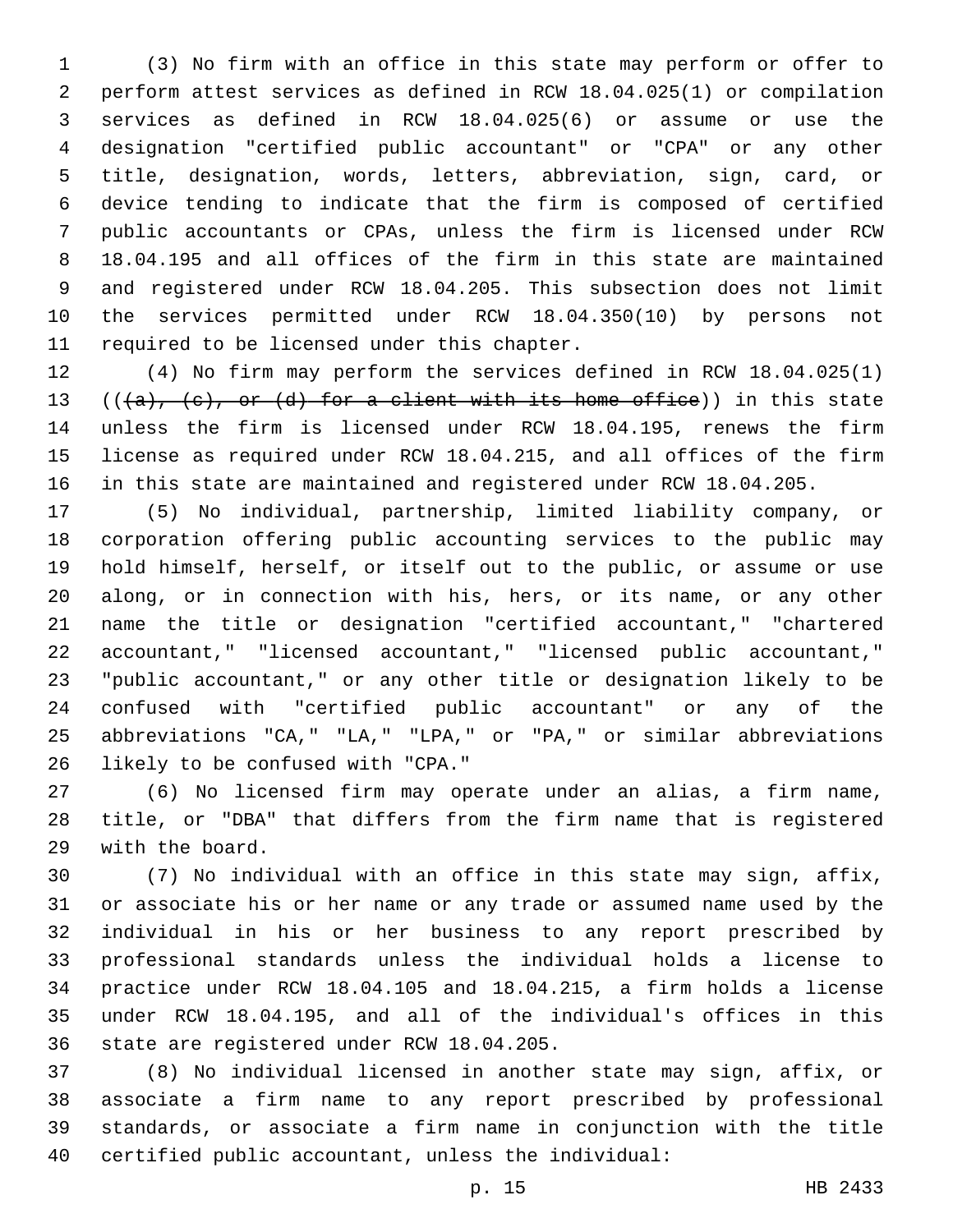(a) Qualifies for the practice privileges authorized by RCW 18.04.350(2); or2

 (b) Is licensed under RCW 18.04.105 and 18.04.215, and all of the individual's offices in this state are maintained and registered 5 under RCW 18.04.205.

 (9) No individual, partnership, limited liability company, or corporation not holding a license to practice under RCW 18.04.105 and 18.04.215, or firm not licensed under RCW 18.04.195 or firm not registering all of the firm's offices in this state under RCW 18.04.205, or not qualified for the practice privileges authorized by RCW 18.04.350(2), may hold himself, herself, or itself out to the public as an "auditor" with or without any other description or designation by use of such word on any sign, card, letterhead, or in 14 any advertisement or directory.

 (10) For purposes of this section, because individuals practicing using practice privileges under RCW 18.04.350(2) are deemed substantially equivalent to licensees under RCW 18.04.105 and 18.04.215, every word, term, or reference that includes the latter shall be deemed to include the former, provided the conditions of such practice privilege, as set forth in RCW 18.04.350 (4) and (5) 21 are maintained.

 (11) Notwithstanding anything to the contrary in this section, it is not a violation of this section for a firm that does not hold a valid license under RCW 18.04.195 and that does not have an office in this state to use the title "CPA" or "certified public accountant" as part of the firm's name and to provide its professional services in this state, and licensees and individuals with practice privileges may provide services on behalf of such firms so long as it complies 29 with the requirements of RCW  $18.04.195(1)((\theta)+))$ . An individual or firm authorized under this subsection to use practice privileges in this state must comply with the requirements otherwise applicable to licensees in this section.

 **Sec. 6.** RCW 18.04.205 and 2008 c 16 s 4 are each amended to read 34 as follows:

 (1) Each office established or maintained in this state for the 36 purpose of offering to issue or issuing ((attest or compilation)) reports in this state or that uses the title "certified public accountant" or "CPA," shall register with the board under this 39 chapter every three years.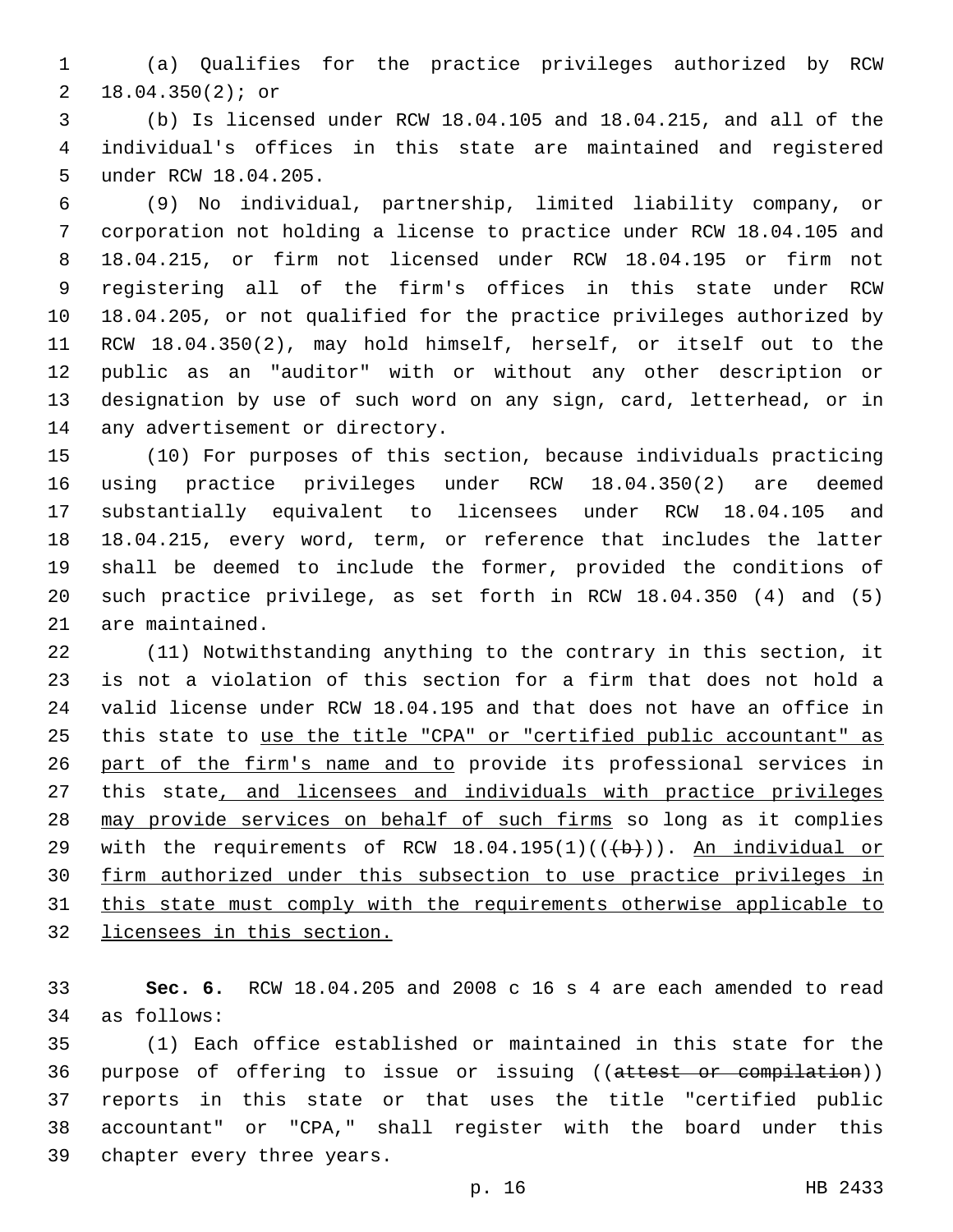(2) Each office established or maintained in this state shall be under the direct supervision of a resident licensee holding a license 3 under RCW 18.04.105 and 18.04.215.

 (3) The board shall by rule prescribe the procedure to be followed to register and maintain offices established in this state for the purpose of offering to issue or issuing attest or compilation reports or that use the title "certified public accountant" or "CPA."

 (4) Fees for the registration of offices shall be determined by the board. Fees shall be paid by the applicant at the time the 10 registration form is filed with the board.

 **Sec. 7.** RCW 18.04.350 and 2008 c 16 s 6 are each amended to read 12 as follows:

 (1) Nothing in this chapter prohibits any individual not holding a license and not qualified for the practice privileges authorized by subsection (2) of this section from serving as an employee of a firm licensed under RCW 18.04.195 and 18.04.215. However, the employee 17 shall not issue any ((compilation, review, audit, or examination)) 18 report ((on financial or other information)) as defined in this 19 chapter, on the information of any other persons, firms, or 20 governmental units over his or her name.

 (2) An individual whose principal place of business is not in this state shall be presumed to have qualifications substantially equivalent to this state's requirements and shall have all the privileges of licensees of this state without the need to obtain a license under RCW 18.04.105 if the individual:25

 (a) Holds a valid license as a certified public accountant from any state that requires, as a condition of licensure, that an individual:28

 (i) Have at least one hundred fifty semester hours of college or university education including a baccalaureate or higher degree 31 conferred by a college or university;

 (ii) Achieve a passing grade on the uniform certified public 33 accountant examination; and

 (iii) Possess at least one year of experience including service or advice involving the use of accounting, attest, compilation, management advisory, financial advisory, tax, or consulting skills, 37 all of which was verified by a licensee; or

 (b) Holds a valid license as a certified public accountant from any state that does not meet the requirements of (a) of this

p. 17 HB 2433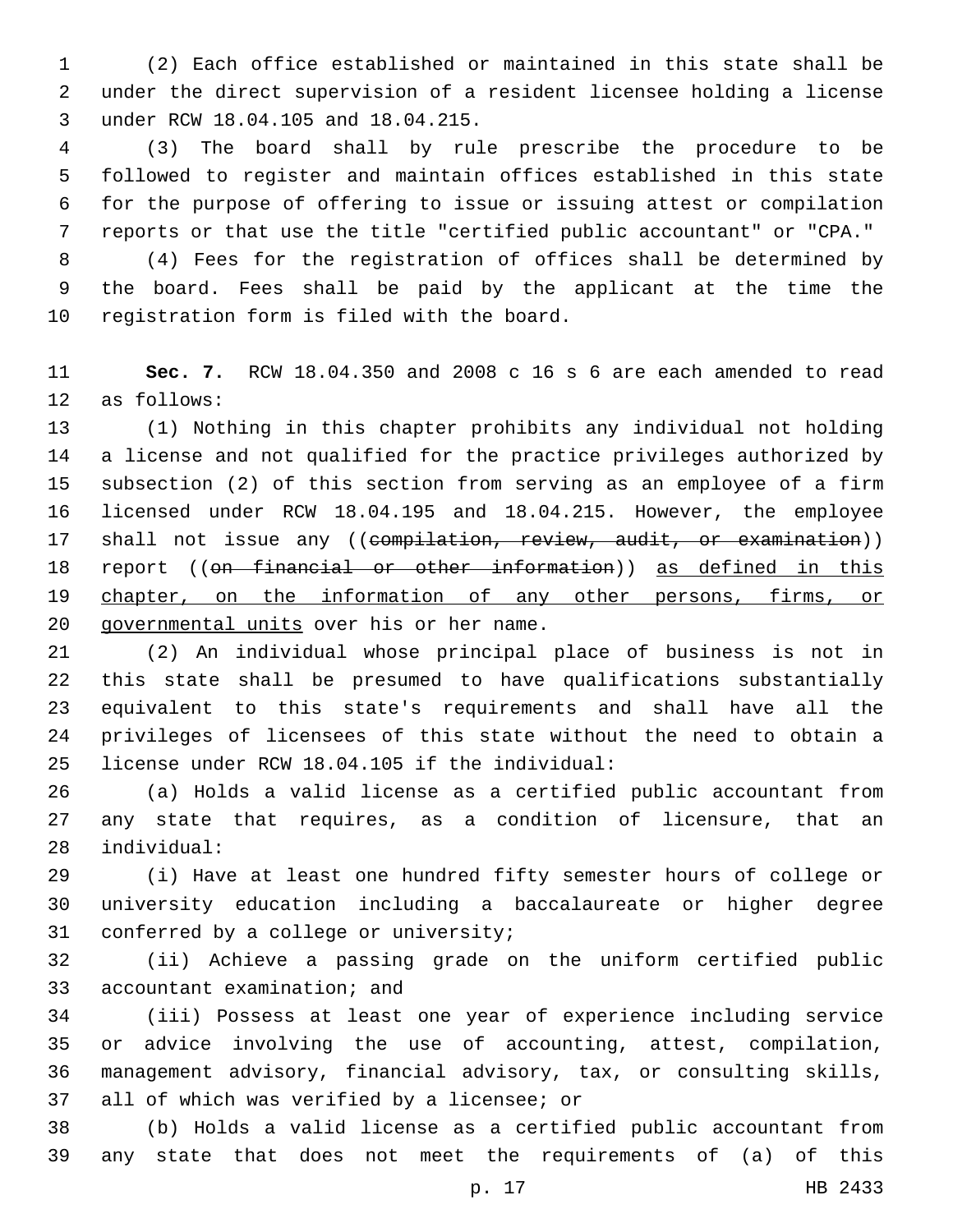subsection, but such individual's qualifications are substantially equivalent to those requirements. Any individual who passed the uniform certified public accountant examination and holds a valid license issued by any other state prior to January 1, 2012, may be exempt from the education requirements in (a)(i) of this subsection 6 for purposes of this section.

 (3) Notwithstanding any other provision of law, an individual who qualifies for the practice privilege under subsection (2) of this section may offer or render professional services, whether in person or by mail, telephone, or electronic means, and no notice, fee, or other submission shall be provided by any such individual. Such an individual shall be subject to the requirements of subsection (4) of 13 this section.

 (4) Any individual licensee of another state exercising the privilege afforded under subsection (2) of this section and the firm that employs that licensee simultaneously consent, as a condition of 17 exercising this privilege:

 (a) To the personal and subject matter jurisdiction and 19 disciplinary authority of the board;

(b) To comply with this chapter and the board's rules;

 (c) That in the event the license from the state of the individual's principal place of business is no longer valid, the individual will cease offering or rendering professional services in this state individually and on behalf of a firm; and

 (d) To the appointment of the state board which issued the certificate or license as their agent upon whom process may be served in any action or proceeding by this state's board against the 28 certificate holder or licensee.

 (5) An individual who qualifies for practice privileges under 30 subsection (2) of this section ((may, for any entity with its home office in this state, perform the following services only through a firm that has obtained a license under RCW 18.04.195 and 18.04.215:

 (a) Any financial statement audit or other engagement to be 34 performed in accordance with statements on auditing standards;

 (b) Any examination of prospective financial information to be performed in accordance with statements on standards for attestation 37 engagements; or

 (c) Any engagement to be performed in accordance with public company accounting oversight board auditing standards)) who performs any attest service described in RCW 18.04.025(1) may only do so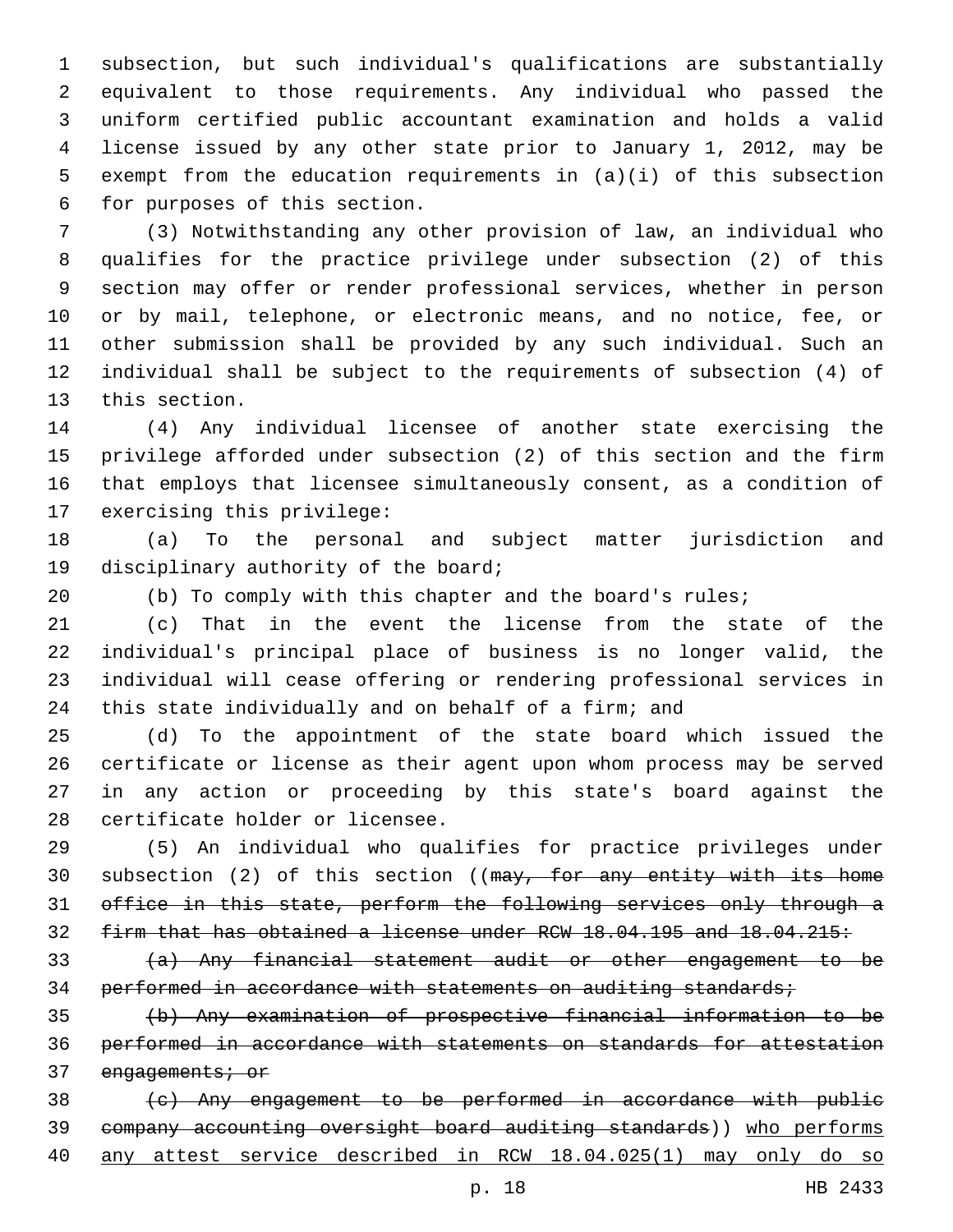through a firm which has obtained a license under RCW 18.04.195 and 2 18.04.215 or which meets the requirements for an exception from the firm licensure requirements under RCW 18.04.195(1) (a)(iii) or (b).

 (6) A licensee of this state offering or rendering services or using their CPA title in another state shall be subject to disciplinary action in this state for an act committed in another state for which the licensee would be subject to discipline for an act committed in the other state. Notwithstanding RCW 18.04.295 and this section, the board shall cooperate with and investigate any complaint made by the board of accountancy of another state or 11 jurisdiction.

 (7) Nothing in this chapter prohibits a licensee, a licensed firm, any of their employees, or persons qualifying for practice privileges by this section from disclosing any data in confidence to other certified public accountants, quality assurance or peer review teams, partnerships, limited liability companies, or corporations of certified public accountants or to the board or any of its employees engaged in conducting quality assurance or peer reviews, or any one of their employees in connection with quality or peer reviews of that accountant's accounting and auditing practice conducted under the 21 auspices of recognized professional associations.

 (8) Nothing in this chapter prohibits a licensee, a licensed firm, any of their employees, or persons qualifying for practice privileges by this section from disclosing any data in confidence to any employee, representative, officer, or committee member of a recognized professional association, or to the board, or any of its employees or committees in connection with a professional investigation held under the auspices of recognized professional 29 associations or the board.

 (9) Nothing in this chapter prohibits any officer, employee, 31 partner, or principal of any organization:

 (a) From affixing his or her signature to any statement or report in reference to the affairs of the organization with any wording designating the position, title, or office which he or she holds in 35 the organization; or

 (b) From describing himself or herself by the position, title, or 37 office he or she holds in such organization.

 (10) Nothing in this chapter prohibits any person or firm composed of persons not holding a license under this chapter from offering or rendering to the public bookkeeping, accounting, tax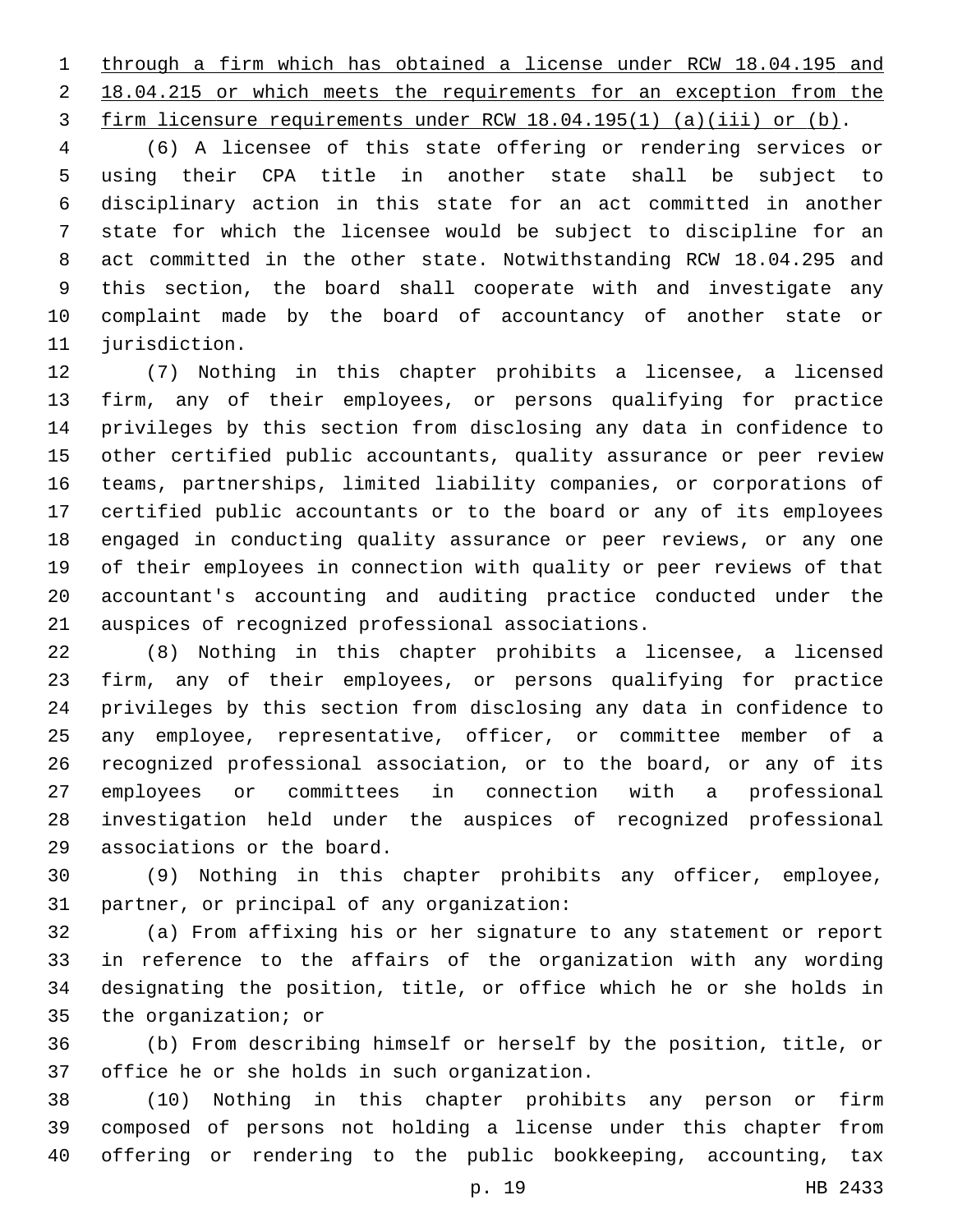services, the devising and installing of financial information systems, management advisory, or consulting services, the preparation of tax returns, or the furnishing of advice on tax matters, the preparation of financial statements, written statements describing how such financial statements were prepared, or similar services, provided that persons, partnerships, limited liability companies, or corporations not holding a license who offer or render these services 8 do not designate any written statement as ((an "audit report," "review report," or "compilation report," do not issue any written statement which purports to express or disclaim an opinion on financial statements which have been audited, and do not issue any written statement which expresses assurance on financial statements 13 which have been reviewed)) a report as defined in RCW 18.04.025(21) or use any language in any statement relating to the financial 15 affairs of a person or entity which is conventionally used by 16 licensees in reports or any attest service as defined in this 17 chapter.

 (11) Nothing in this chapter prohibits any act of or the use of any words by a public official or a public employee in the 20 performance of his or her duties.

 (12) Nothing contained in this chapter prohibits any person who holds only a valid certificate from assuming or using the designation "certified public accountant-inactive" or "CPA-inactive" or any other title, designation, words, letters, sign, card, or device tending to indicate the person is a certificate holder, provided, that such person does not perform or offer to perform for the public one or more kinds of services involving the use of accounting or auditing 28 skills, including issuance of reports ((on financial statements)) or of one or more kinds of management advisory, financial advisory, consulting services, the preparation of tax returns, or the 31 furnishing of advice on tax matters.

 (13) Nothing in this chapter prohibits the use of the title "accountant" by any person regardless of whether the person has been granted a certificate or holds a license under this chapter. Nothing in this chapter prohibits the use of the title "enrolled agent" or the designation "EA" by any person regardless of whether the person has been granted a certificate or holds a license under this chapter if the person is properly authorized at the time of use to use the title or designation by the United States department of the treasury. The board shall by rule allow the use of other titles by any person